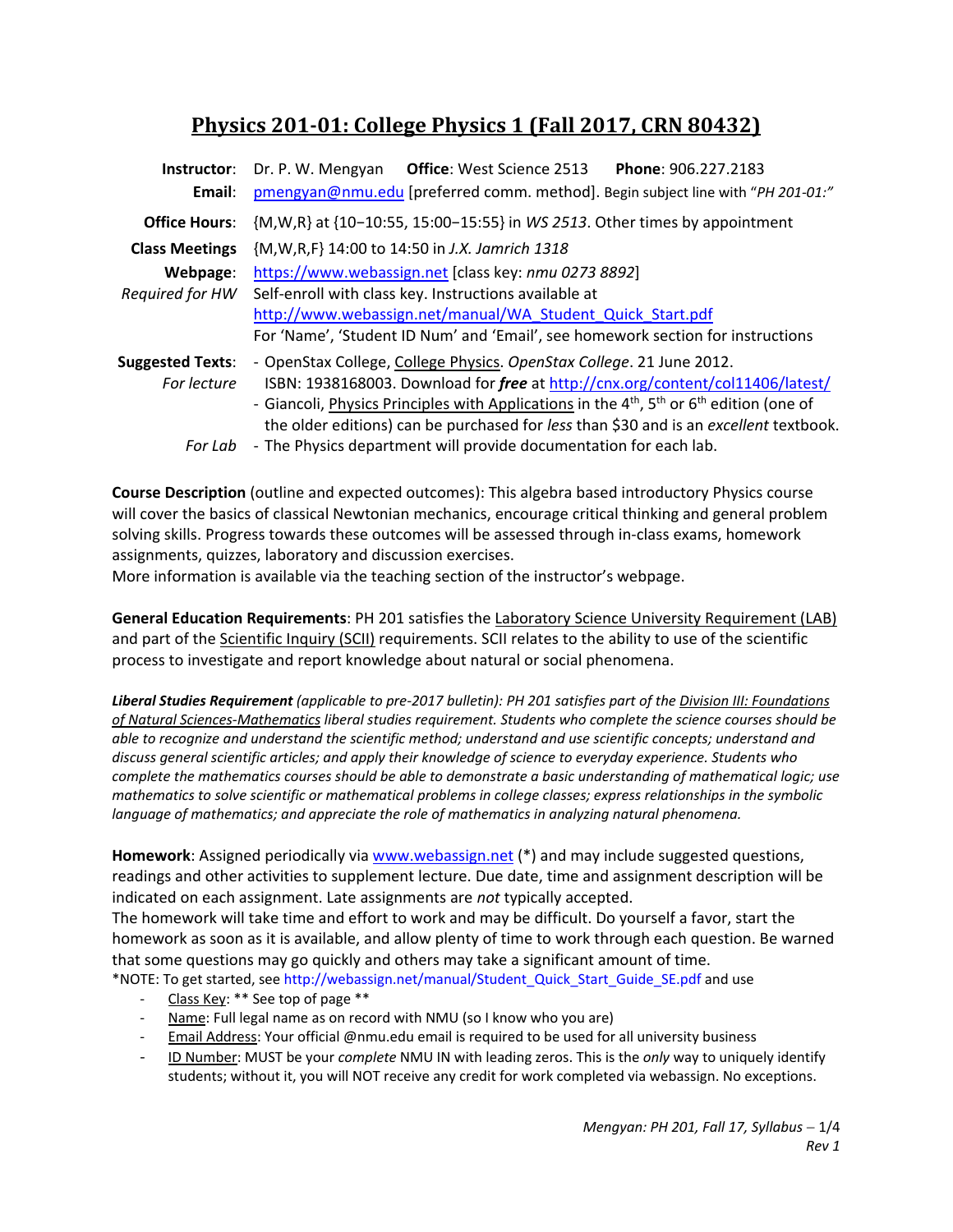**Quizzes**: May be administered during the regularly scheduled class time and may include content from lecture, homework, exams, labs or any other relevant course related information. Please note that quizzes may or may not be announced during lecture and will *never* be announced via email. **Make up quizzes will** *not* **be administered**. These will be designed with a few goals in mind (1) provide students the opportunity to check their understanding of relevant material and receive feedback from the instructor (2) provide the instructor with feedback as to how well students are understanding the material (3) encourage students to continue to stay on top of the material, develop sound study habits, regularly attend class, etc

**Exams**: There will be three (3) scheduled exams during the semester plus a final exam. Each in‐class exam is equally weighted. If the final exam score is higher than the lowest in‐class exam score, the final exam score will replace this lowest in‐class exam score. Exams 1, 2 and 3 will be administered in the normal lecture room and during the normal meeting time. The final exam will be administered in the same room as lecture and at a time pre‐determined by NMU. **Make up exams will not be administered**. If an exam is to be missed due to extenuating circumstances, contact me via email BEFORE the scheduled exam time to see about making the appropriate arrangements.

Use of notes, books or electronic gizmos of any sort will not be permitted on the exams unless otherwise specified by the instructor.

## **TENTATIVE\*\* Exam Schedule**:

| Exam 1: Normal class time  | - Fri |                                | ~29 Sep 2017 Ch $1-6$ /#'s w.r.t. OpenStax |
|----------------------------|-------|--------------------------------|--------------------------------------------|
| Exam 2: Normal class time  |       | Fri ~27 Oct 2017 Ch 7 – 9      |                                            |
| Exam 3: Normal class time  | - Fri | $\sim$ 17 Nov 2017  Ch 10 – 15 |                                            |
| Final Exam: 14:00 to 15:50 |       | Wed 13 Dec 2017                | All material covered in class              |

**\*\***Exam *times* and *content* will be adjusted appropriately to accommodate the course schedule. Deviations from this tentative schedule will be discussed, *in class*, as they become relevant. Exam dates will typically be finalized a minimum of one week before the exam is administered. The final exam time is predetermined by NMU and will *not* be modified by the instructor.

## **Grades**:

| Lab***, Quizzes, Homework, etc: 30%             | A: ≥ 90%; B: ≥ 80% |
|-------------------------------------------------|--------------------|
| Exams (1, 2, 3, Final, Final; Best 4 of 5): 70% | C: ≥ 70%; D: ≥ 60% |
| Total: 100%                                     | F: 60%             |

'+' and '−' grades are typically assigned when a grade is within ± ~2.0% of the letter grade cutoff. **\*\*\***Minimum grade of 60% in the laboratory component, in addition to appropriate performance in the rest of the course, is *required* to earn an overall passing grade in this course.

## **Lab:**

Lab is a separate course in which you must be enrolled. A minimum score of 60% is *required* in order to qualify for a passing score in the lecture. To be clear, that means if your score is any less than 60.0%, you will have earned a FAILING grade in your *lecture* section. The final grade from the laboratory course part of your lecture score and likely to be weighted at ~20%. The laboratory section of this course is designed to provide hands on experience with the topics covered in lecture.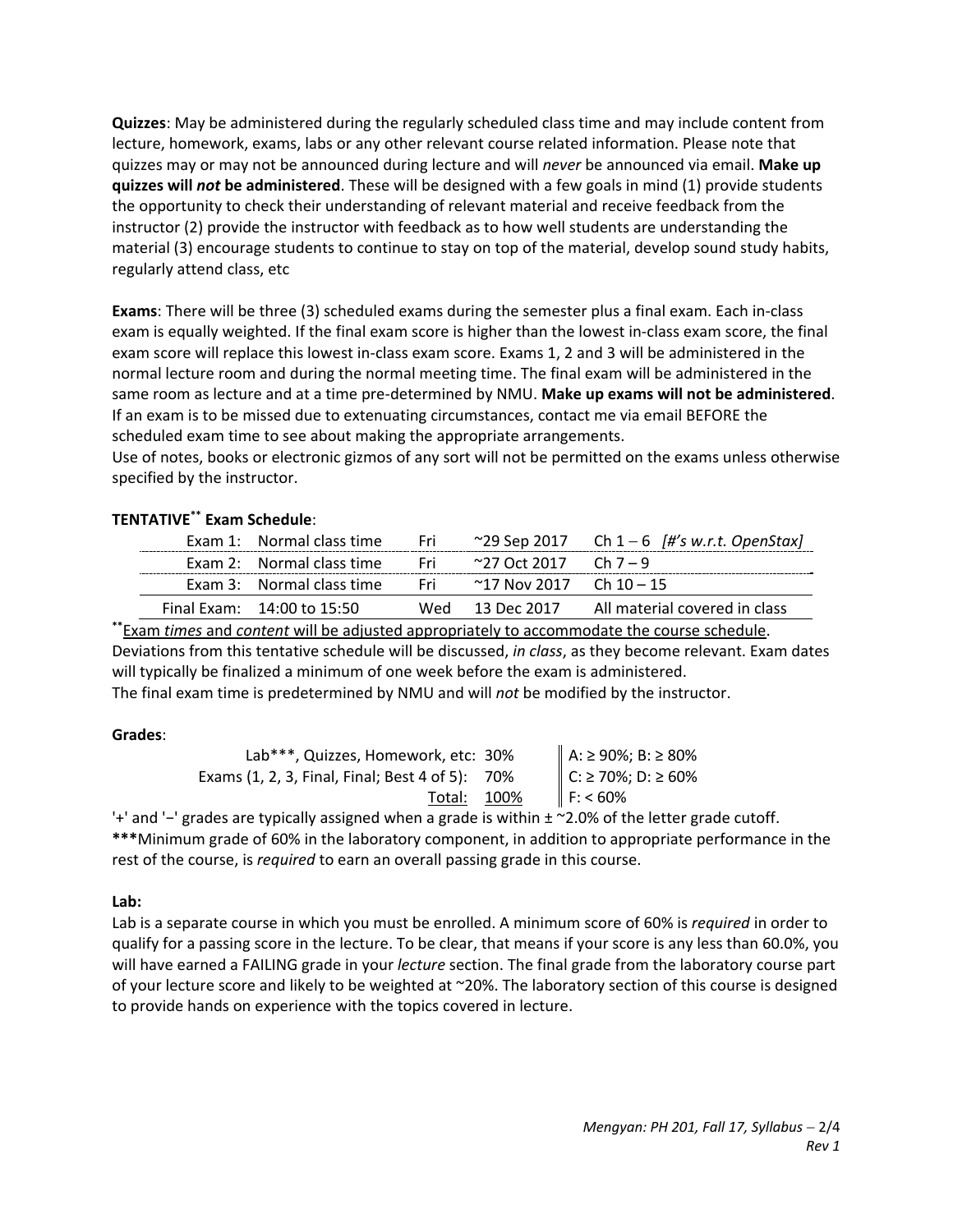#### **Important Notes:**

#### - **ADA Statement**:

In compliance with the ADA and university policy

*"If you have a need for disability‐related accommodations or services, please inform the Coordinator of Disability Services in the Dean of Students Office at 2101 C. B. Hedgcock Building (227‐1700 or disserv@nmu.edu). Reasonable and effective accommodations and services will be provided to students if requests are made in a timely manner, with appropriate documentation, in accordance with federal, state, and University guidelines."*

#### - **Religious Holidays**:

Pursuant to university policy, a student who intends to observe a religious holy day should make that intention known, in writing, to the instructor prior to an absence. A student who is absent from a class, exam or exercise for the observance of a religious holy day shall be allowed to complete an assignment or exam scheduled for that day within a reasonable time around that absence.

- **Academic Integrity**:

Section 2.3.1 of the NMU Student Handbook discusses scholastic dishonesty; all of which will be upheld in all aspects of this course. Academic dishonesty will not be tolerated.

#### - **Appropriate behavior**:

I expect students to behave in a respectful, considerate and courteous fashion in any activity related to this course (e.g. Lecture, lab, discussion, office hours etc). Rude, disrespectful or disruptive behavior will *never* be tolerated.

#### **Final Notes and Suggestions to Succeed**:

- **Course Assistance**: A plethora of options are available to support your success in this course (e.g. Lecture [Dr. Mengyan], lab and discussion via class, office hours, email or special appointment), your textbook, the library, other text books and physics department tutors. Take advantage of the available resources. DO NOT HESTIATE TO ASK QUESTIONS AS THEY ARISE!
- Preparation is the key!
	- o Read your book material before AND after we cover it in class
	- o Take good notes during lecture
	- o Study your notes
	- o Take advantage of available resources (e.g. *actually* attend class, read the book)
	- o If something is unclear during lecture or your own studying, ASK ABOUT IT!
- Homework and supplemental work:
	- o Work each question using the problem solving process. Getting the 'correct' numerical answer is *meaningless* if you do not understand the process used to arrive there.
	- o Start your homework assignments as early as possible
	- $\circ$  Read the homework questions when they are available before the related material is presented in class; familiarity with the questions will help you associate the relevant concepts as they are introduced in lecture, lab and while you read the material
	- o Give yourself plenty of time to complete the assignments as you will likely need to think carefully about the questions, review the relevant sections of the text or your notes and then work towards a solution
	- o Use a dedicated notebook to *fully* work out homework and supplemental questions
- Studying for any exam should be an ongoing exercise. Structured reviews of material built into your schedule promotes better long‐term retention and higher understanding of the material
- I cannot stress enough: ASK QUESTIONS WHEN YOU HAVE THEM!